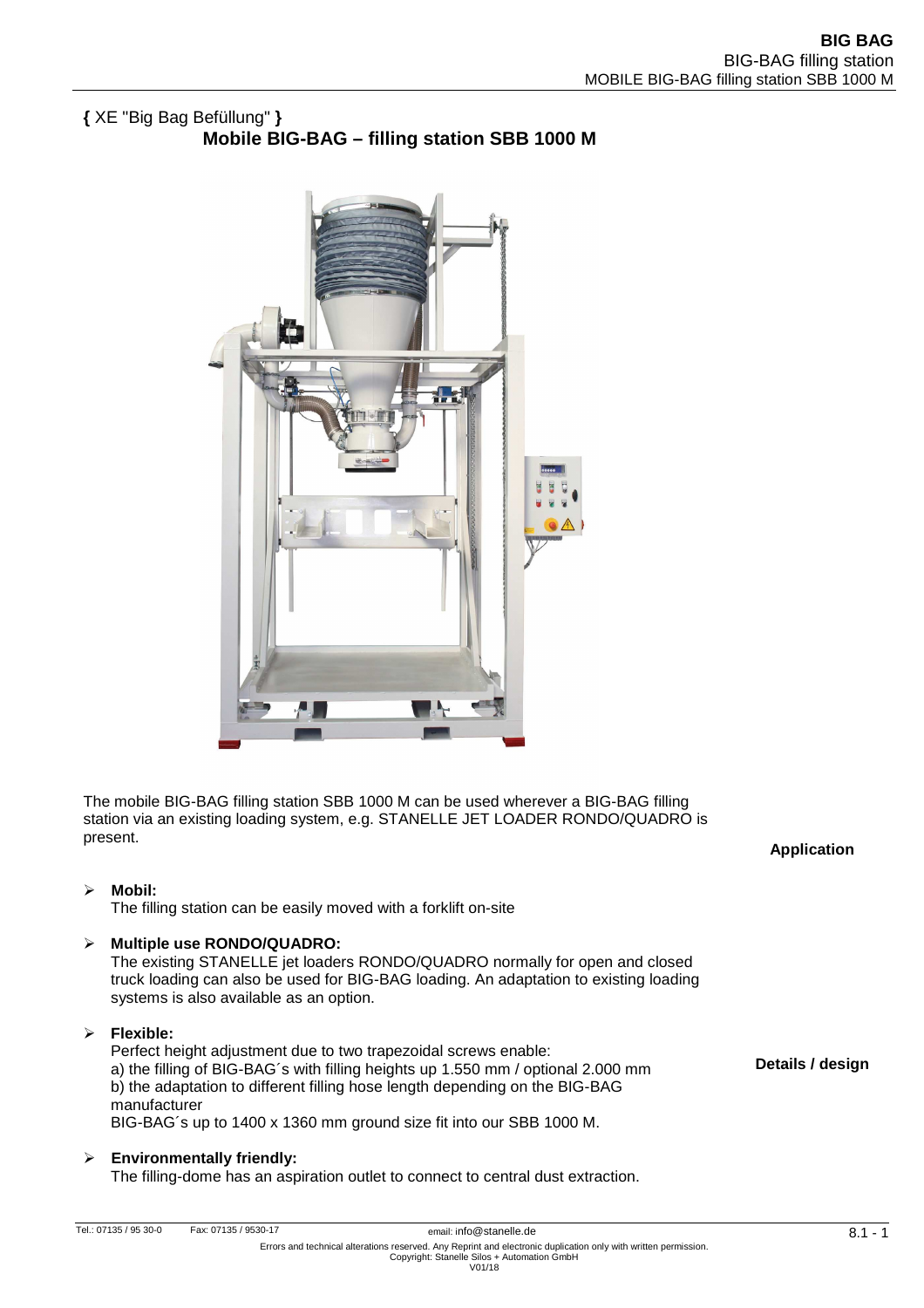Optionally, a version with a direct filter mounting BELFI with on-site material can be adapted.

## **Continuous loading process:**

The implemented vacuum valve ensures an unwanted contraction of BIG-BAG and / or bellow.

**Weighing unit:** 

The weighing table is completely decoupled from the previous inflatable sleeve and butterfly valve and therefor a maximum weighing accuracy can be achieved. **Details / Design** 

## **Reliability / quality:**

STANELLE quality - ruggedized by perfect-engineered durable components.

#### **Option / modifications**

Our own construction department is able to do individual adaptations / changes any time.

 $\triangleright$  Steel Material:

> Stainless Steel :

Glass beads blasted

| De-rust:      | SA 2.5                   |
|---------------|--------------------------|
| primer:       | 2K EP; 40um              |
| finish paint: | 2K-Pur-AC RAL 9006; 40um |

**Finish**